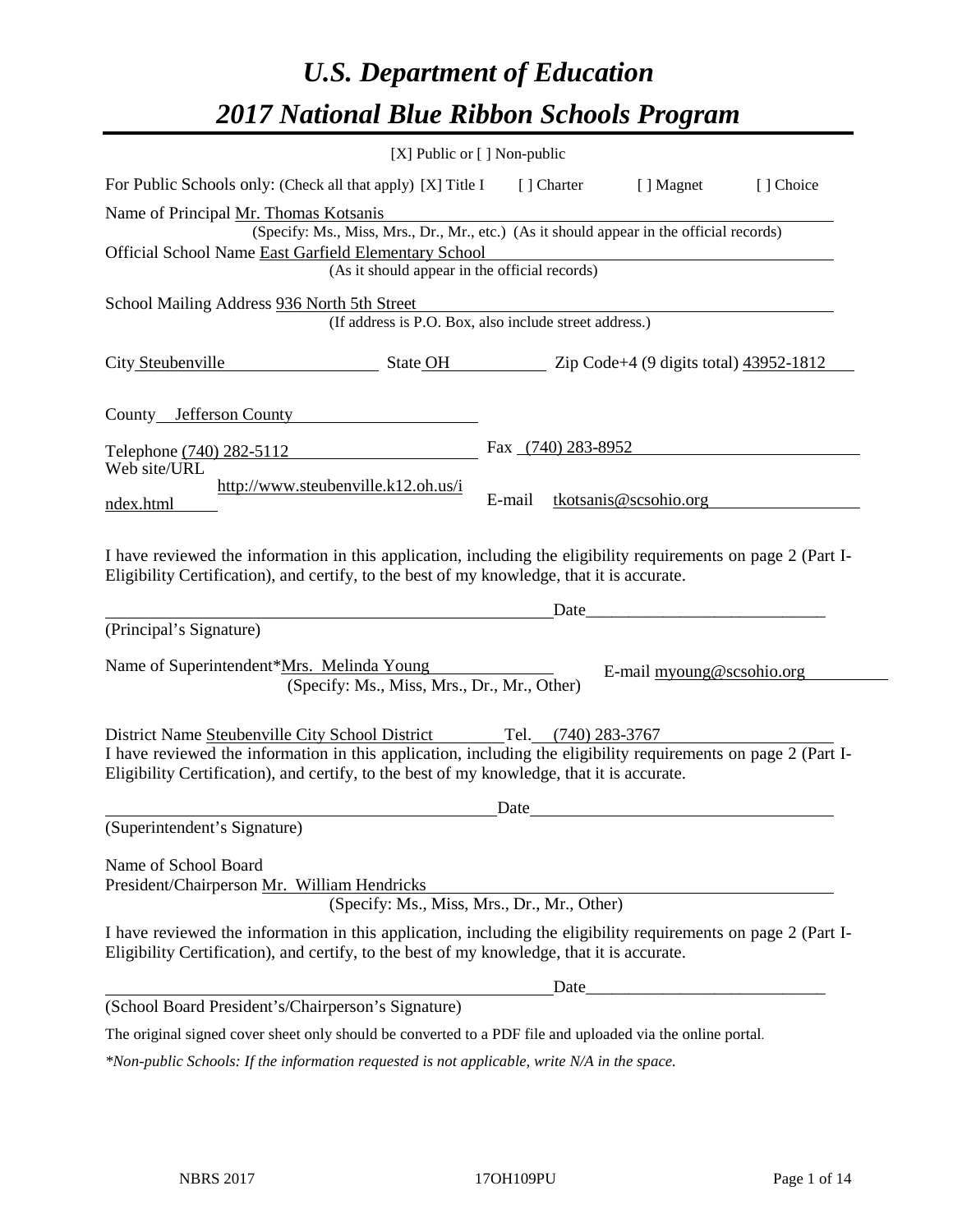The signatures on the first page of this application (cover page) certify that each of the statements below, concerning the school's eligibility and compliance with U.S. Department of Education and National Blue Ribbon Schools requirements, are true and correct.

- 1. The school configuration includes one or more of grades K-12. (Schools on the same campus with one principal, even a K-12 school, must apply as an entire school.)
- 2. All nominated public schools must meet the state's performance targets in reading (or English language arts) and mathematics and other academic indicators (i.e., attendance rate and graduation rate), for the all students group and all subgroups, including having participation rates of at least 95 percent using the most recent accountability results available for nomination.
- 3. To meet final eligibility, all nominated public schools must be certified by states prior to September 2017 in order to meet all eligibility requirements. Any status appeals must be resolved at least two weeks before the awards ceremony for the school to receive the award.
- 4. If the school includes grades 7 or higher, the school must have foreign language as a part of its curriculum.
- 5. The school has been in existence for five full years, that is, from at least September 2011 and each tested grade must have been part of the school for the past three years.
- 6. The nominated school has not received the National Blue Ribbon Schools award in the past five years: 2012, 2013, 2014, 2015, or 2016.
- 7. The nominated school has no history of testing irregularities, nor have charges of irregularities been brought against the school at the time of nomination. The U.S. Department of Education reserves the right to disqualify a school's application and/or rescind a school's award if irregularities are later discovered and proven by the state.
- 8. The nominated school has not been identified by the state as "persistently dangerous" within the last two years.
- 9. The nominated school or district is not refusing Office of Civil Rights (OCR) access to information necessary to investigate a civil rights complaint or to conduct a district-wide compliance review.
- 10. The OCR has not issued a violation letter of findings to the school district concluding that the nominated school or the district as a whole has violated one or more of the civil rights statutes. A violation letter of findings will not be considered outstanding if OCR has accepted a corrective action plan from the district to remedy the violation.
- 11. The U.S. Department of Justice does not have a pending suit alleging that the nominated school or the school district as a whole has violated one or more of the civil rights statutes or the Constitution's equal protection clause.
- 12. There are no findings of violations of the Individuals with Disabilities Education Act in a U.S. Department of Education monitoring report that apply to the school or school district in question; or if there are such findings, the state or district has corrected, or agreed to correct, the findings.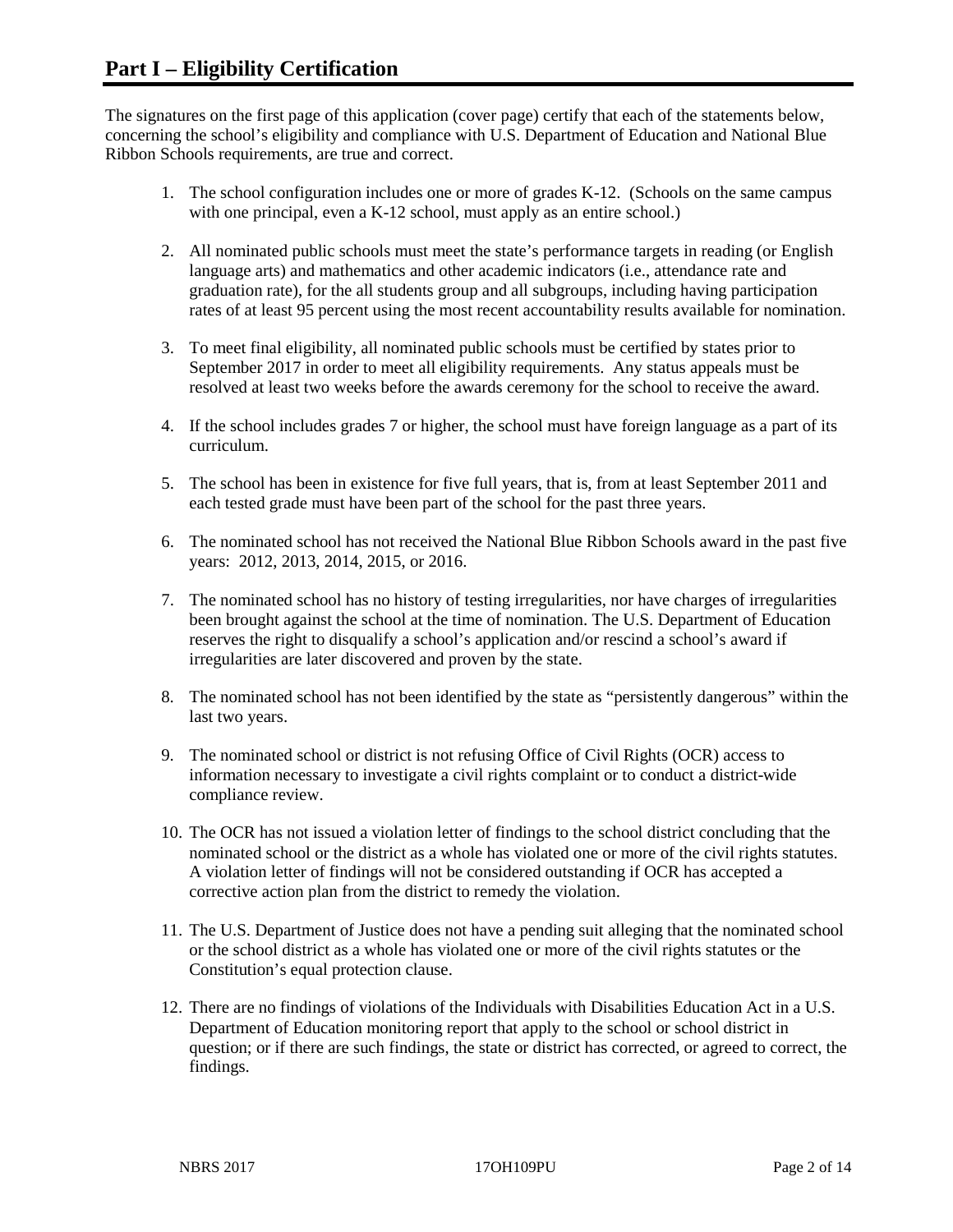#### **Data should be provided for the most recent school year (2016-2017) unless otherwise stated.**

#### **DISTRICT**

1. Number of schools in the district  $\frac{3}{2}$  Elementary schools (includes K-8) (per district designation): 1 Middle/Junior high schools 1 High schools 0 K-12 schools

5 TOTAL

**SCHOOL** (To be completed by all schools)

2. Category that best describes the area where the school is located:

[] Urban or large central city [X] Suburban with characteristics typical of an urban area

[ ] Suburban

- [ ] Small city or town in a rural area
- [ ] Rural
- 3. Number of students as of October 1, 2016 enrolled at each grade level or its equivalent in applying school:

| Grade                           | # of         | # of Females | <b>Grade Total</b> |
|---------------------------------|--------------|--------------|--------------------|
|                                 | <b>Males</b> |              |                    |
| <b>PreK</b>                     | 34           | 20           | 54                 |
| $\mathbf K$                     | 29           | 29           | 58                 |
| 1                               | 35           | 35           | 70                 |
| 2                               | 39           | 30           | 69                 |
| 3                               | 35           | 38           | 73                 |
| 4                               | 34           | 29           | 63                 |
| 5                               | 0            | 0            | $\theta$           |
| 6                               | 0            | 0            | 0                  |
| 7                               | 0            | 0            | 0                  |
| 8                               | 0            | 0            | 0                  |
| 9                               | 0            | 0            | 0                  |
| 10                              | 0            | 0            | 0                  |
| 11                              | 0            | 0            | $\mathbf{\Omega}$  |
| 12 or higher                    | 0            | 0            | 0                  |
| <b>Total</b><br><b>Students</b> | 206          | 181          | 387                |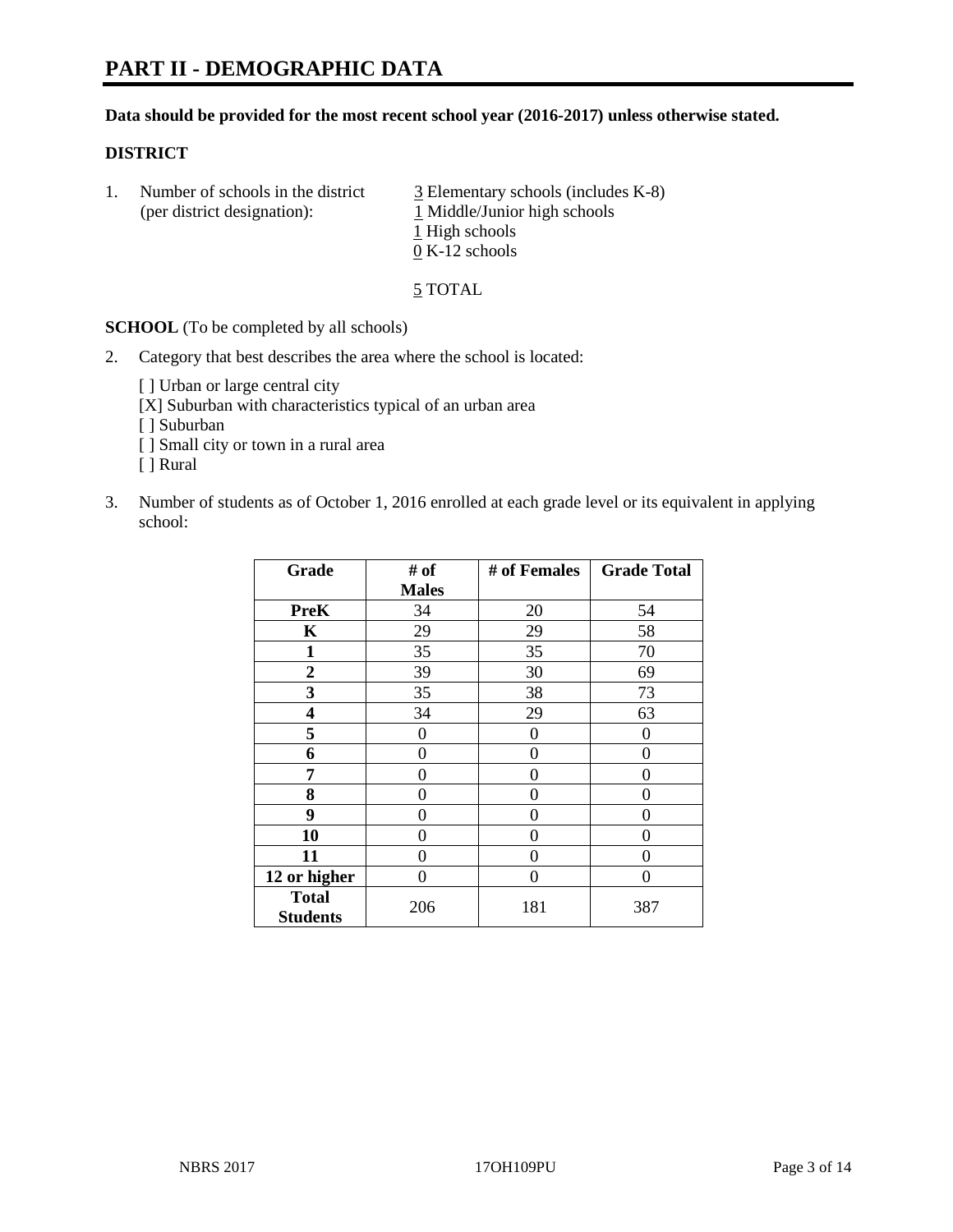the school: 2 % Asian

4. Racial/ethnic composition of  $\frac{2}{9}$ % American Indian or Alaska Native 37 % Black or African American 0 % Hispanic or Latino 0 % Native Hawaiian or Other Pacific Islander 38 % White 21 % Two or more races **100 % Total**

(Only these seven standard categories should be used to report the racial/ethnic composition of your school. The Final Guidance on Maintaining, Collecting, and Reporting Racial and Ethnic Data to the U.S. Department of Education published in the October 19, 2007 *Federal Register* provides definitions for each of the seven categories.)

5. Student turnover, or mobility rate, during the 2015 – 2016 school year: 24%

This rate should be calculated using the grid below. The answer to (6) is the mobility rate.

| <b>Steps For Determining Mobility Rate</b>         | Answer |
|----------------------------------------------------|--------|
| (1) Number of students who transferred to          |        |
| the school after October 1, 2015 until the         | 47     |
| end of the 2015-2016 school year                   |        |
| (2) Number of students who transferred             |        |
| <i>from</i> the school after October 1, 2015 until | 57     |
| the end of the 2015-2016 school year               |        |
| (3) Total of all transferred students [sum of      | 104    |
| rows $(1)$ and $(2)$ ]                             |        |
| (4) Total number of students in the school as      | 425    |
| of October 1, 2015                                 |        |
| $(5)$ Total transferred students in row $(3)$      |        |
| divided by total students in row (4)               | 0.245  |
| $(6)$ Amount in row $(5)$ multiplied by 100        | 24     |

6. English Language Learners (ELL) in the school:  $0\%$ 

0 Total number ELL

Specify each non-English language represented in the school (separate languages by commas): none

| Students eligible for free/reduced-priced meals: | 100 %       |
|--------------------------------------------------|-------------|
| Total number students who qualify:               | 387<br>$ -$ |

8. Students receiving special education services: 20 %

81 Total number of students served

Indicate below the number of students with disabilities according to conditions designated in the Individuals with Disabilities Education Act. Do not add additional conditions. It is possible that students may be classified in more than one condition.

| 6 Autism                  | $\underline{0}$ Orthopedic Impairment   |
|---------------------------|-----------------------------------------|
| 0 Deafness                | 10 Other Health Impaired                |
| 0 Deaf-Blindness          | 17 Specific Learning Disability         |
| 4 Emotional Disturbance   | 14 Speech or Language Impairment        |
| 0 Hearing Impairment      | 0 Traumatic Brain Injury                |
| 18 Mental Retardation     | 0 Visual Impairment Including Blindness |
| $1$ Multiple Disabilities | 11 Developmentally Delayed              |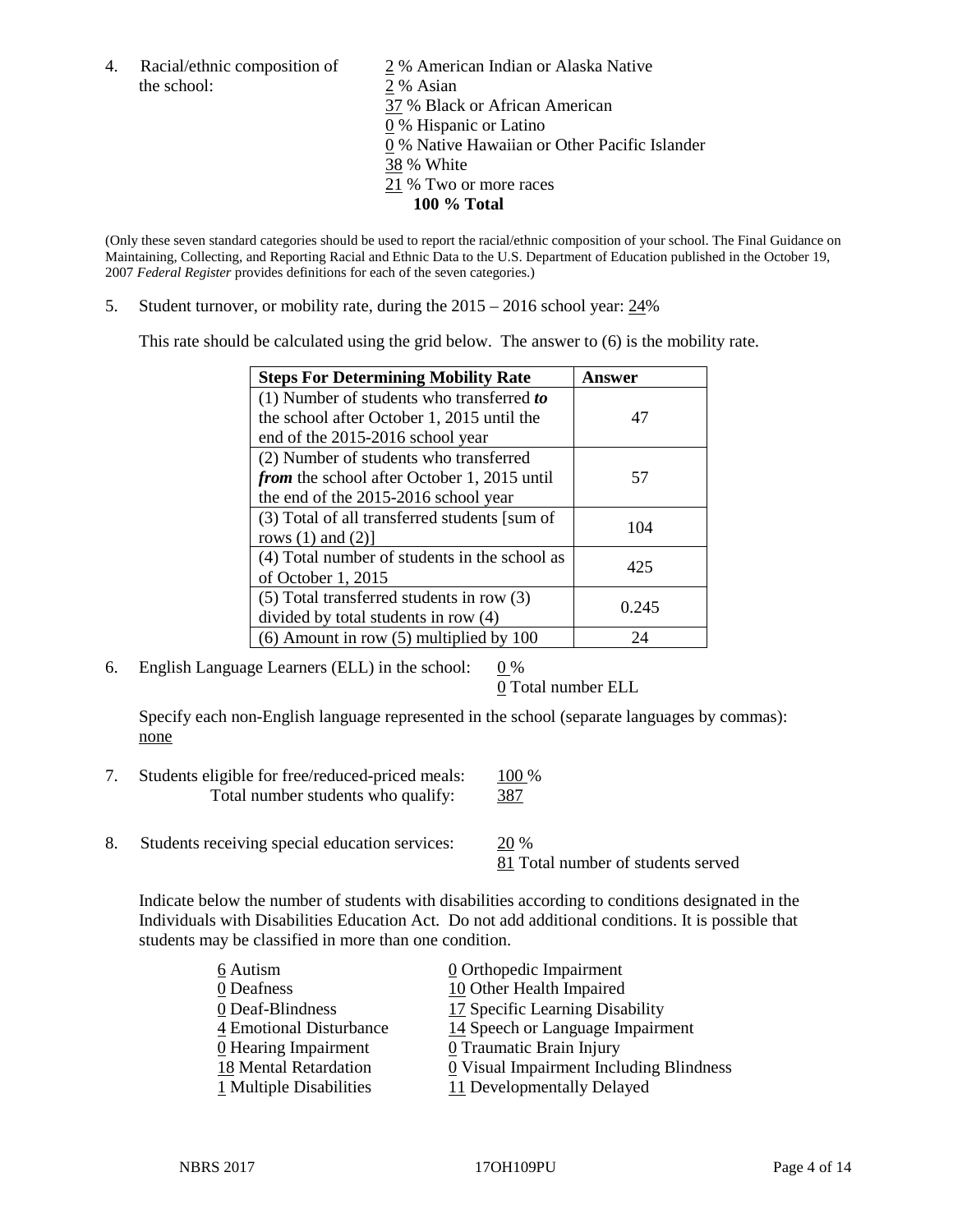- 9. Number of years the principal has been in her/his position at this school:  $\frac{4}{3}$
- 10. Use Full-Time Equivalents (FTEs), rounded to nearest whole numeral, to indicate the number of school staff in each of the categories below:

|                                        | <b>Number of Staff</b> |
|----------------------------------------|------------------------|
| Administrators                         |                        |
| Classroom teachers including those     |                        |
| teaching high school specialty         | 18                     |
| subjects                               |                        |
| Resource teachers/specialists/coaches  |                        |
| e.g., reading, math, science, special  | 13                     |
| education, enrichment, technology,     |                        |
| art, music, physical education, etc.   |                        |
| Paraprofessionals under the            |                        |
| supervision of a licensed professional |                        |
| supporting single, group, or classroom |                        |
| students.                              |                        |
| Student support personnel              |                        |
| e.g., guidance counselors, behavior    |                        |
| interventionists, mental/physical      |                        |
| health service providers,              | 10                     |
| psychologists, family engagement       |                        |
| liaisons, career/college attainment    |                        |
| coaches, etc.                          |                        |

- 11. Average student-classroom teacher ratio, that is, the number of students in the school divided by the FTE of classroom teachers, e.g.,  $22:1$  17:1
- 12. Show daily student attendance rates. Only high schools need to supply yearly graduation rates.

| <b>Required Information</b> | 2015-2016 | 2014-2015 | 2013-2014 | 2012-2013 |     |
|-----------------------------|-----------|-----------|-----------|-----------|-----|
| Daily student attendance    | $95\%$    | 94%       | 95%       | 94%       | 94% |
| High school graduation rate | 0%        | 0%        | 0%        | 9%        | 0%  |

#### 13. **For high schools only, that is, schools ending in grade 12 or higher.**

Show percentages to indicate the post-secondary status of students who graduated in Spring 2016.

| <b>Post-Secondary Status</b>                  |    |
|-----------------------------------------------|----|
| Graduating class size                         |    |
| Enrolled in a 4-year college or university    | 0% |
| Enrolled in a community college               | 0% |
| Enrolled in career/technical training program | 0% |
| Found employment                              | 0% |
| Joined the military or other public service   | 0% |
| Other                                         |    |

14. Indicate whether your school has previously received a National Blue Ribbon Schools award. Yes X No

If yes, select the year in which your school received the award. 2005

15. In a couple of sentences, provide the school's mission or vision statement.

East Elementary is working together to be responsible, respectful and to learn.

16. **For public schools only**, if the school is a magnet, charter, or choice school, explain how students are chosen to attend.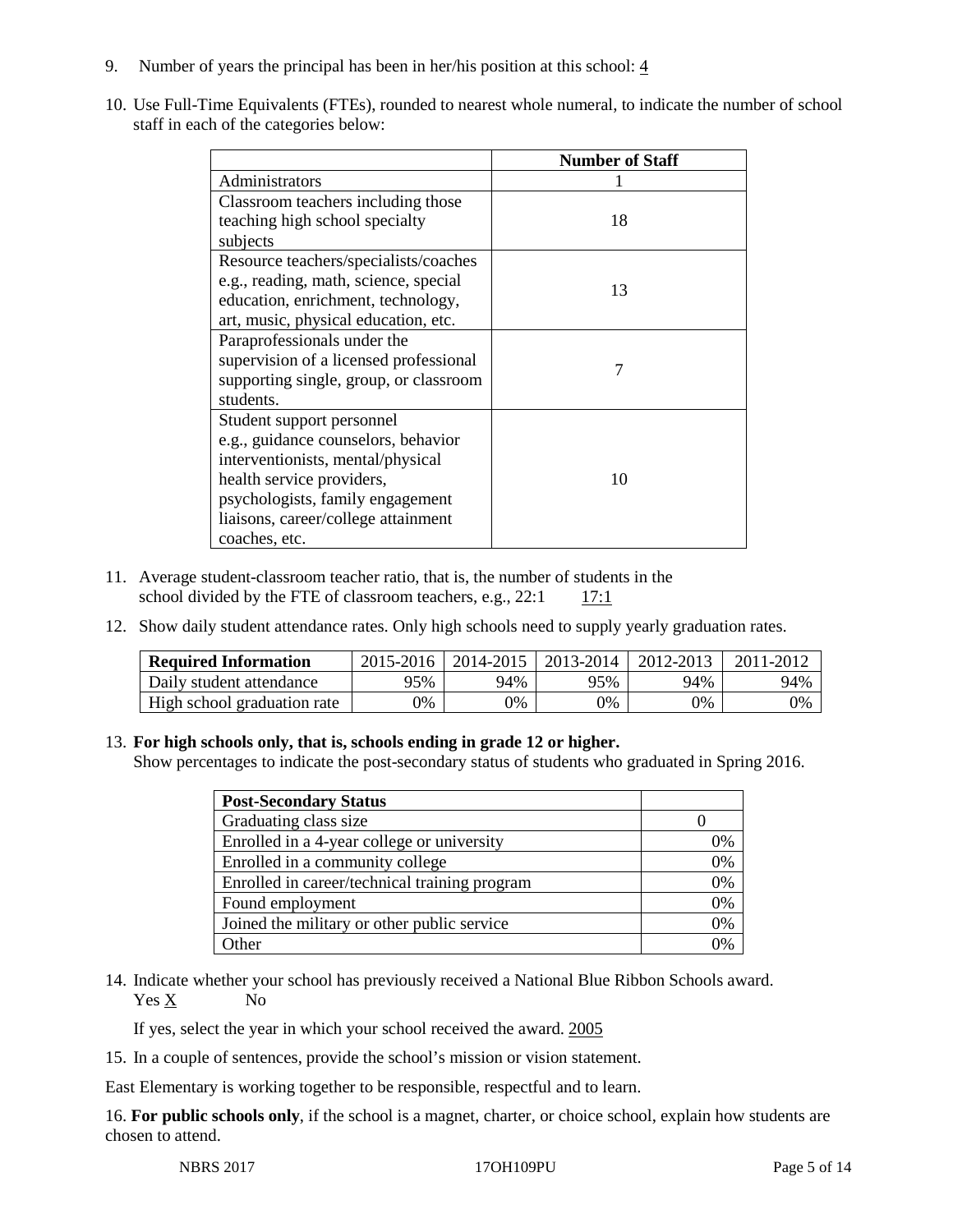# **PART III – SUMMARY**

At East Elementary we, the students, the staff, and the community are devoted to the success of East Elementary! We are an enthusiastic pack working hard to make sure every student reaches his or her full potential. East Elementary serves pre-school through fourth grade students. Our school has consistently been ranked Excellent by the Ohio Department of Education. We will meet the developmental, multicultural, social, intellectual, and emotional needs of each student through the use of technology and various instructional techniques. Through these methods and combinations with standardized and non-standardized test results, students will learn how to think independently and become life-long learners as they are given challenges, opportunities, and positive reinforcement. Our school community is made up of economically disadvantaged families. We have roughly 400 students enrolled in school and approximately 80 students have an IEP. These IEP'S range from students with developmental delays to students with autism. Our community has always been enormous supporters of our school and have always been a phone call away. Without the communities support we would not be able to offer what we offer to our students. We have a partnership with the local Kiwanis Club and Rotary Club. These clubs often come into our school and present fun activities for students. They also provide students with any materials they need to succeed.

Here is a snapshot of our school. In 2006, East Elementary was completely remolded. We added interactive white boards to each classroom. We added two computer labs to meet the needs of the ever changing world. We also added dedicated spaces for our music and art programs. In 2005, East Elementary was awarded the National Blue Ribbon School award. Since that time we have carried that momentum forward. It gave us the energy and the drive to strive to be the best we can be every year. In 2014 East Elementary was awarded an Ohio School of Promise. In 2016, we were awarded The Momentum Award. The Momentum Award is presented by the State Board of Education and recognizes schools for exceeding expectations in student growth for the year. Schools must earn straight A's on all Value-Added measures on the report card. The school must have at least two Value-Added subgroups of students, which include gifted, lowest 20% in achievement, and students with disabilities.

Our goal is and has always been to create an atmosphere that students want to come to school. We understand our students don't come from the best home life. Our goal every day is to make their time at East Elementary the best time of their day. Our school continues to be successful because we have a group of teachers that care about students. The staff at East Elementary has always gone above and beyond for the students. They come early and stay late to either tutor or to make sure their class is ready for the next day. We offer tutoring both before and after school for our students. This allows us to prepare our students for our state test. Our central office provides us a school bus to transport students home who otherwise could not stay after school because of transportation issues. We have a partnership with the local university that provides us with additional tutors during the school day. By looking at student data we can identify the students who need additional help in certain areas. All of our students are offered music, computer labs, physical education and LEGO labs weekly. We use the Success for All reform models for our reading program. Every day from 9:00- 10:30 we have 90 minutes of uninterrupted reading. Every student in grades 1-4 is placed in a reading group according to their reading level. The Success for All models allows us to collect data on every student. This data shows us specific areas a student is struggling in.

We have a board of education that is behind us 100%. Our board of education makes sure they are visible at our school functions. They have always given us whatever we need to be successful. Our Superintendent is involved and supportive of all our goals. The end result for all this hard work is good test scores and an atmosphere where students enjoy coming to school. We respond to each student by helping them in any way possible. We have tutors, guidance counselors and resources officers to meet the needs of our students. We are fortunate to have enough teachers to keep our class size low which allows us to target all our students. Our philosophy at East Elementary is that every student is important, special and can learn. We believe every student can be successful.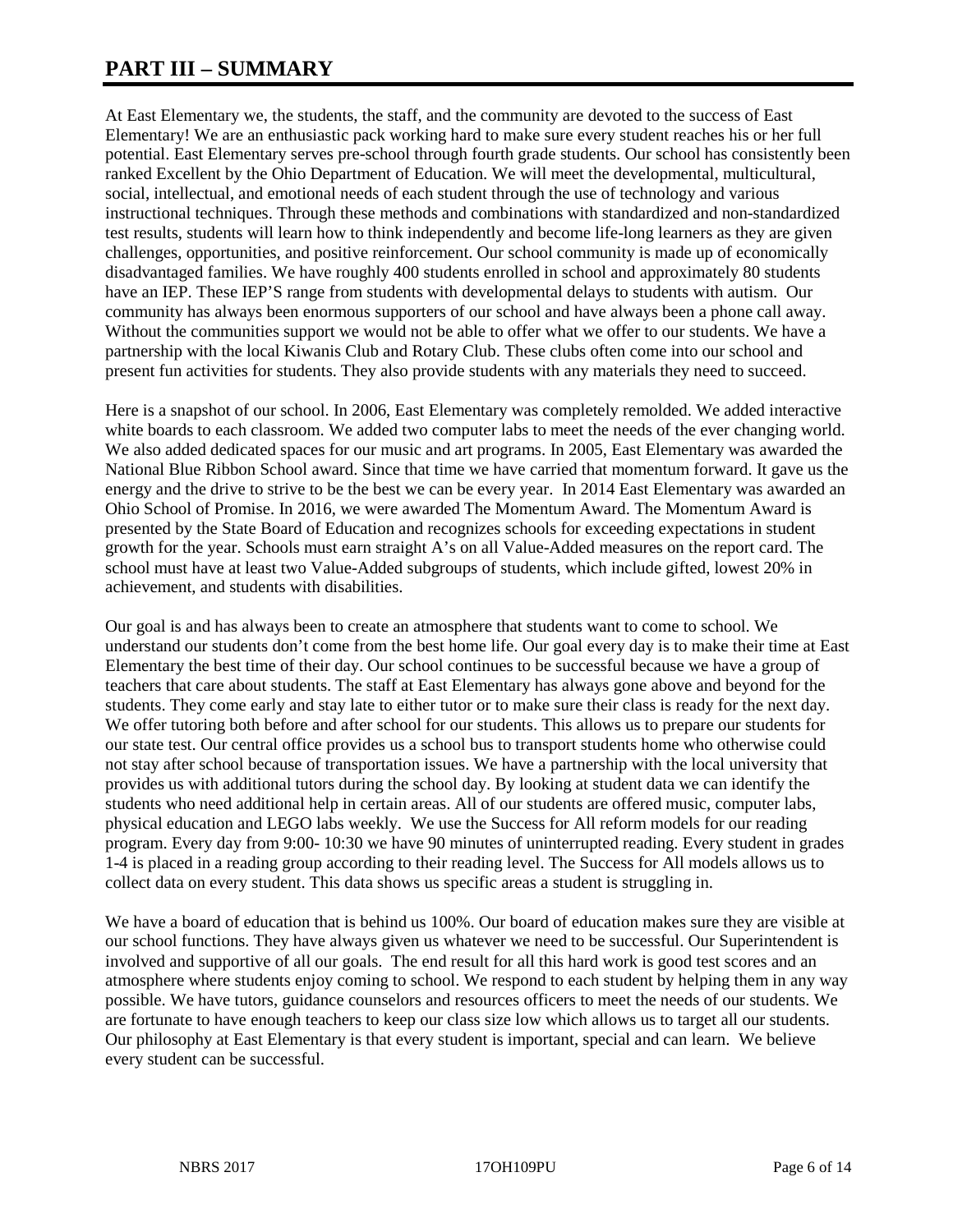## **1. Core Curriculum:**

East Garfield Elementary School's core curriculum places a strong emphasis on transferring knowledge and skills presented through daily instructional activities to student independent academic achievement. Our Success for All (SFA) Reading, Math, Kindergarten, and Pre-school curriculum lays the foundation for student success in all core academic subjects. Common instructional language and strategies are the starting points for early learning students as each grade level continues to build on curriculum structures and systems that advances learning.

Reading is a top priority. Beginning with emergent reading instruction in the early learning grades, first grade students develop decoding, fluency and comprehension skills. Second through fourth grade students advance learning through use of clarifying, questioning, predicting, and summarizing strategies to advance comprehension of increasingly complex informational and literature texts.

The English language arts curriculum focuses on developing writing skills students need across curriculum components and grade levels. Students practice clearly expressing their thoughts and knowledge when responding to a variety of subject questions. Instruction and activities increase in complexity from writing simple sentences to composing multiple-paragraph essays using evidence from research and linked texts.

Our enVision Math curriculum used in kindergarten through fourth grade is instructed using the SFA framework which allows students to construct mathematical knowledge through hands-on activities, interactive technology, peer discussions and teacher facilitation.

Instruction in the science and social studies curriculums incorporates hands-on, project and researched based activities to develop student understanding.

Cooperative learning is the key student engagement strategy in all grade level curriculum components. Through intentional instruction, practice, and daily celebrations of cooperative learning strategies, students learn the purpose of working in partnerships and learning teams to make the leap from cooperative work to independent assessment of learning objectives.

Teacher and student investment in cooperative learning prepares students to meet the College and Career Readiness Anchor Standards: Speaking and Listening K-12: Comprehension and Collaboration. Children begin practicing cooperative learning from the first day of preschool. Cooperative skills are routinely practiced and built on in kindergarten and first grade leading to refined application of engagement strategies in later grades.

Students in second through fourth grades work together to set team and individual goals for each instructional unit. Using teacher feedback, score data, language from rubrics, and learning objectives, students determine what they need to do differently to reach their goal. Students write two or three actions and daily rate their progress. This system allows students to identify gaps in performance, articulate what they need to do to increase scores, and know how to support one another as the team works toward reaching the learning goal. Students are invested in individual and team success as teacher and class celebrate improvements.

This process begins with our comprehensive preschool curriculum, Curiosity Corner, which closely adheres to Ohio's Early Learning and Development Standards. Children work cooperatively with partners and small groups as they explore new concepts through thematic units. The curriculum fosters development of language and literacy skills. Oral language and vocabulary development is a critical component of each day.

Young children begin to grasp mathematical concepts by exploring space, size, shape, and quantities of concrete objects through intentional targeted mathematic activities presented in the context of real life experiences. Science concepts are introduced and practiced throughout units as children explore scientific concepts through actively engaging with concrete materials such as magnets, magnifying glasses, and balance scales. Social studies themes such as community helpers, neighborhoods, and other cultures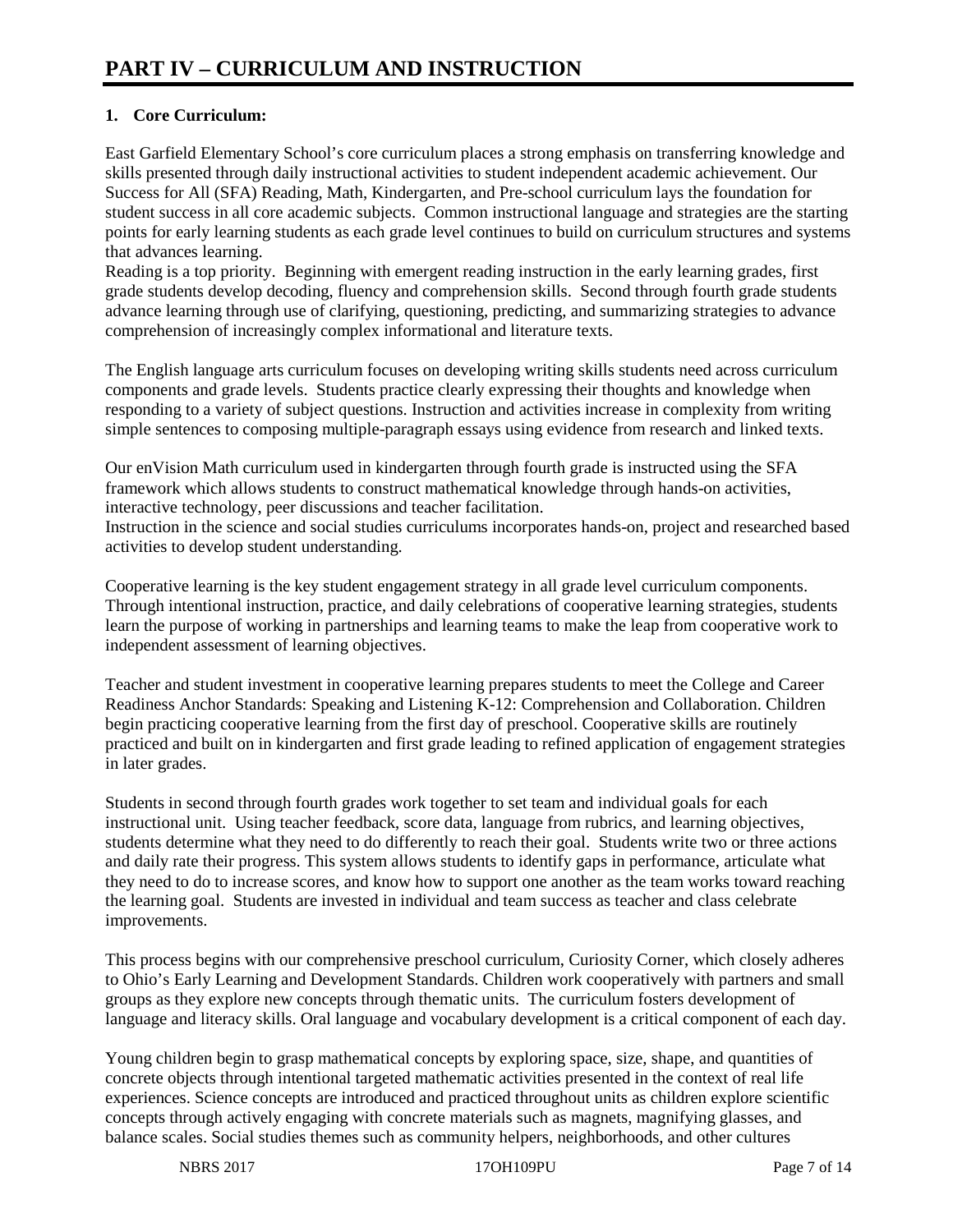introduces children to civic learning. Children begin to understand our culture's diversity and that they are important members of the community.

Our kindergarten curriculum continues to use thematic approaches to develop students' knowledge and skills in language, literacy, mathematical, science, and social studies. During the first half of the year, students develop reading-readiness skills through phonics and emergent reading instruction. Students to transition to reading decodable stories the second half of the year.

Building strong foundational skills allows for increased rigor and expectations for students as they progress through each grade level. Gaps in student learning are addressed by using the learning standards to identify areas of difficulty. Examining the progression of skills allows teachers to plan interventions to meet where the student is and to bridge the learning gap. For example, if a third grade student has difficulty with characterization skills in reading (explaining how actions contribute to story events), the teacher looks back to determine the grade level standard student successfully meets. If the student is able to meet the first grade standard criteria of describing characters and events, the teacher can use the description in the second grade standard to specifically target skills of describing how characters respond to events and challenges.

Intentional, targeted instruction, cooperative learning strategies, and student investment in individual and peer success are the key components leading to student acquisition of core curriculum objectives.

East Garfield Elementary School houses three preschool classes for three, four, and five year old students. The preschools use the Success For All Curiosity Corner 2 curriculum. This curriculum uses eighteen theme units. Each unit provides thematic concepts that encourage the students to learn theme related vocabulary words and to increase oral language. This curriculum is aligned with the Ohio Early Learning and Development Standards and covers the following domains in each unit: Creative, Cognitive, Personal Social, Mathematical, Language/Literacy, Social Studies, Physical, Science and Interpersonal/Social. Most of the students who attend our preschools are well prepared for Kindergarten and have greater success in learning to read, because they have been giving a strong foundation, can identify letters, have knowledge of theme words and can speak in complete sentences.

#### **2. Other Curriculum Areas:**

East Elementary uses many different activities to support our curriculum and give our students the essential skills they will need in the ever-changing world. Communication is a huge component in our programs we offer. Teaching students to communicate at a young age will set them up for success in life. We use programs that align with our curriculum and build character education for students. We offer programs that teach our students how to deal with stress and emotional issues that many students have today. Our programs also tie in physical education with classroom activities. Our physical education class offers an interactive system used in classes and elsewhere. It features a library of pre-loaded PE and wellness content on a computer, a projector, speakers, and a remote. All the technology exists on a moveable cart so that it may be transported in and out of the gym and stored properly. One program we use is HOP Sports. HOP Sports promotes active, healthy, sustainable lifestyles and behaviors in the home, school and workplace. It introduces essential skills for a broad array of physical activity, encouraging healthy and sustainable lifestyles. It also makes exercise fun through the use of our unique digital platform that incorporates physical activity, educational information and the positive social messaging of popular sport governing bodies, athletes and celebrities. It aligns with major advocacy groups, corporations, foundations and institutions that share the common goal of improving the health of America's youth and communities. It provides a platform for end users to combine entertainment, education and fitness, achieving "my health, my fitness, on my time." Another program that we use is Remo Drums. Healthy Rhythms Curriculum: Series of percussion instruments and curriculum designed to release energy and express emotion through art. We also use a program called Kimochis. This curriculum utilizes dolls as a way to express themselves and identify emotions by assigning various feelings to dolls.

LEGO education is a program we offer to students. LEGO education Bring abstract concepts to life with a fun, hands-on approach that really engages students. LEGO bricks turn numbers, words, and ideas into real models that can be touched, described, and innovated upon. And by making the subjects tangible, they foster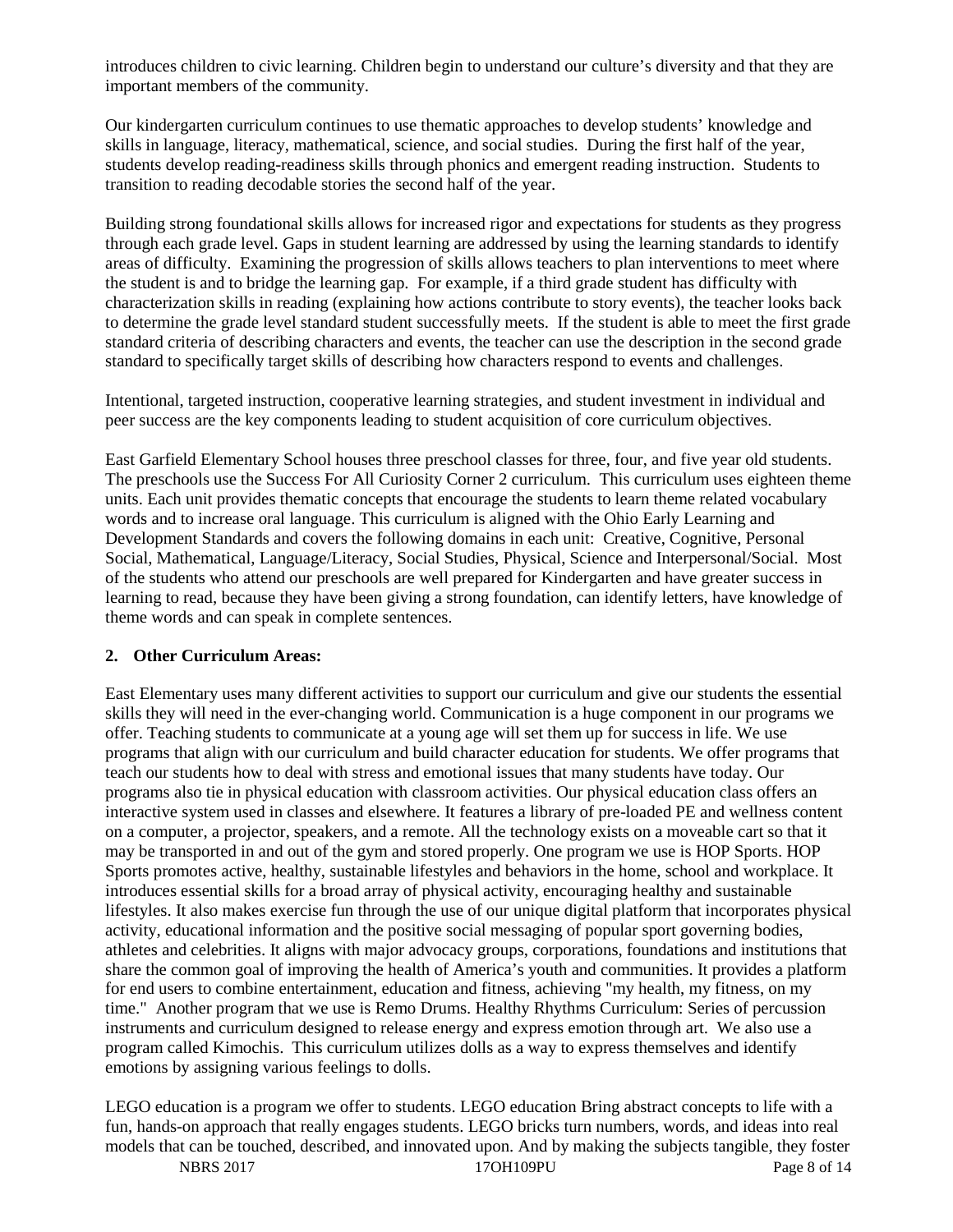collaboration and encourage self-guided learning by creating enthusiasm and giving students the tools they need to overcome challenges. Abstract concepts are made concrete by using tangible elements. Students collaborate to solve problems. Hands-on materials encourage students become an active part of the learning process. The hands-on solutions ignite children's natural desire to explore and discover. Students learn subjects like language, math, science, technology, and engineering more effectively while improving and developing their 21st-century skills, like problem solving, collaboration and communication.

Success Maker is a program our school uses in computer labs and are able to log on from any computer no matter where they log on. Success Maker is an adaptive software program that provides individualized interventions for students. Success Maker has an internal process called the Initial Placement Motion (IPM) during which students are assessed by the program. The IPM reveals the current Math and Reading level of each student and provides a trajectory of use toward grade level. Students participate in 15- to 20-minute sessions. The number of sessions is determined by the level of intervention needed for the student and there is no "daily" requirement. However, the intensity and duration of intervention should be strategically determined in order for students to move to grade level quickly. Everyone at East Elementary participates in these programs. Our goal at East Elementary is to provide a well-rounded education to all of our students. All of these programs help us meet the needs of our diverse population.

#### **3. Instructional Methods, Interventions, and Assessments:**

East Garfield Elementary utilizes a variety of instructional approaches, methods, interventions, and assessments to meet our diverse needs of students to achieve instructional goals. This includes meeting their individual goals as well. In order to maintain and increase our instruction, our school strives to be current and up to date on all research based curriculum and instruction. Co-teaching is an effective teaching practice at East Garfield Elementary providing tiered instruction with each teacher being able to group students according to needs. Technology is integrated into the daily curriculum and able to enhance the students' achievements. In these classes data is consistently taken to assess the students' growths, strengths, and weaknesses. This data is then taken to specific teams that are responsible for analyzing the results to find specific interventions for those students that need to make more progress. The data is also analyzed to look for specific problems that individual students are struggling with and how to overcome those obstacles. An example would be, a third grader that is scoring below level for Math on Success Maker and consistently scores extremely low in problem solving may indicate a problem in reading comprehension and therefore could be provided interventions in reading in order to increase achievement in both areas. Data is a key component at East Elementary and taken very serious. Success Maker is used in our computer labs, during tutoring, and in the classrooms. Success Maker is also highly research based and aligned with National Standards. This Board- chosen and adopted program not only generates reports on student's progress, the program predicts success.

Students at East Elementary are offered and highly encouraged to attend before and after school tutoring. This takes place daily. All students that arrive early at school due to busing or other arrival means, attend the daily tutoring provided by East Elementary teachers. One on one, small group, and individual instruction is provided during these times. Skills needed for state testing are reviewed during these sessions as well. Multiple instructional approaches are used to ensure all learning styles are met for the students. Students all learn differently and East Elementary teachers use multiple teaching styles and methods to ensure these styles are met.

Steubenville City Schools' Board adopted the Reading curriculum, is Success for All. This curriculum has been used by the district for almost 20 years. Success for All is research based and seeks to break the cycle of failure in disadvantaged communities like Steubenville. Tools given and implemented by the program include cooperative learning strategies, professional development for the educators and family support for a collaborative whole school framework. The Family Support Team is there to provide any and all support to the student and his/her family. Whether the support is needed to increase homework, overcome a struggle, or to provide counseling for a specific need. Steubenville City Schools collaborates with outside community resources in addition to the employed staff to meet needs that arise and hinder student's school achievement. With most of our students living in poverty, these students struggle with outside obstacles as well. We as a school community offer resources to help eliminate these obstacles. In addition to the tools that Success for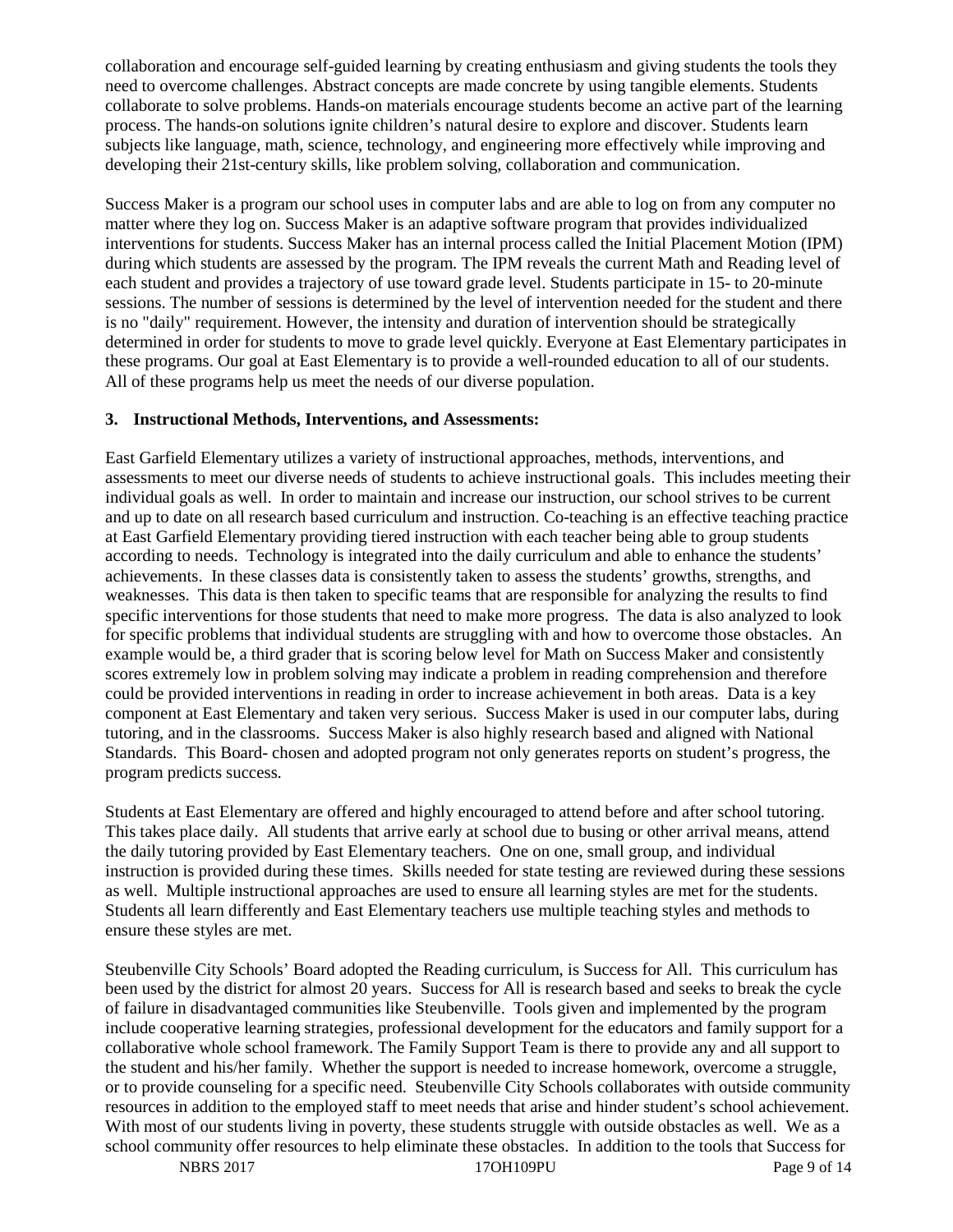All provides, it also provides a data tool that is another integral part of instruction. Member Center is able to provide immediate feedback for students and staff. Students are responsible for setting their own individual goals in addition to team centered goals. Celebrations occur when goals are reached and teams and individuals are rewarded in which becomes a school wide celebration as well. With all of these methods, interventions, and assessments East Garfield Elementary strives to continue our achievements. Research and collaboration is the key to our success along with a whole school community framework.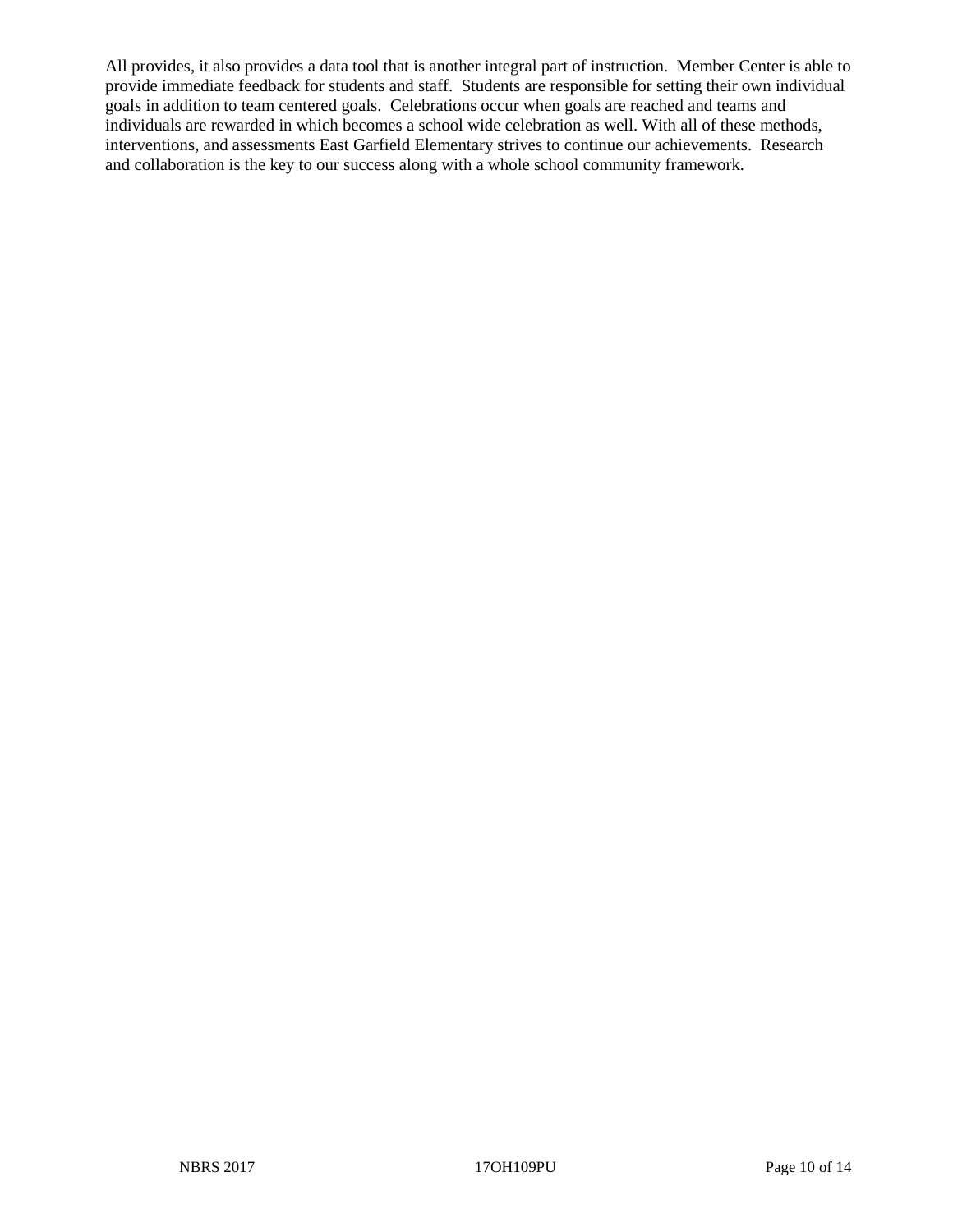## **1. School Climate/Culture:**

East Garfield Elementary has a warm and inviting school climate. East Garfield teachers take part in various committees and one committee is Cooperative Culture. This committee directly provides the entire staff with ways to keep the climate positive and engaging. Posters with 100 positive comments are hung around the school to visually remind teachers to keep the school culture rewarding and positive. This committee also encourages the students to complete random acts of kindness and are rewarded with "helping hands" and "look who's being kind" owls and these rewards are posted in order to recognize the students and invite others to take part. Motivation is one of our key techniques of maintaining academic, social, and emotional success. Utilizing data and teacher collaboration, teachers and staff meet frequently and evaluate what motivation techniques are working and what was not working to increase and maintain success. A few specific examples are swim parties, popcorn parties, weekly "lunches" with choice of teacher, bi-weekly "lunches with principal", and monthly drawings for smaller prizes and quarterly, semester, and yearly prizes increasing with time. Students earn tickets for these prizes and are able to enter each ticket he or she receives. Staff members are aware of individual students' strengths and weaknesses and reach out to encourage the strengths and work to change the weaknesses. East students and families are almost surviving at or below poverty levels of income. Uniforms were recently introduced this current school year and have increased overall morale. Uniforms provide a positive family-like environment with similar dressing styles. Staff members volunteer time for before and after school activities to foster and encourage social, emotional, and academic growth. Tutoring, and interest related clubs meet weekly and bi-weekly depending on time. Teachers and staff are also involved in community outreach events and activities which intertwine the home-school connection.

Teachers and staff strive to build relationships with each other and the families at East. Teachers and staff truly all have similar goals and get along together. The school attends activities together such as evening literacy nights, seasonal parties/programs, cook outs, and community events held at East and outside of East. There is 100% participation with these activities by teachers. Administration provides teachers with needed resources and support. Appreciation of effort is acknowledged with monthly teacher rewards and luncheons. The teachers and staff all state that "we are a family" at East Elementary and function as one. Caring about each other and all the students and families is a key to the success.

#### **2. Engaging Families and Community:**

There are many attributes to making a school successful in today's society. One of these important elements is the involvement of community and family to enhance success in students and improve the overall school climate. East Elementary School prides itself on the involvement of local businesses and families during our school day to improve social skills, learning abilities and aiding them to be appropriate citizens in society. Working collaboratively with prominent figures in society, provides our students with a pathway to mold them into socially and academically sound individuals in the future.

East Elementary School has designed solution teams, where each teacher participates as a group member on one of five teams. Two of the solution teams are parent/family involvement and community connections. These teams of teachers have worked diligently to incorporate our community members into our school to help enable students in both academic and social interactions both in the home and school environments. With the amount of poverty and low socio-economic families within our school, community and parent involvement should be difficult to exhibit positive outcomes. It is just the opposite at East Elementary. The groups utilize local stakeholders to help with daily tutoring, provide positive self-image programs, be special guests to read to students, provide food for weekend bags, and help with any additional needs the school may require (coats, shoes, etc.). East Elementary is also partnered with local clubs such as the Lion's Club, Kiwanis Club, and The Rotary Club. Members of these organizations provide our students with a companionship where they are learning proper etiquette techniques, positive socialization interactions, and an understanding that these particular individuals are there to support and help them in any way to ensure success for them in future endeavors. As the East Elementary staff molds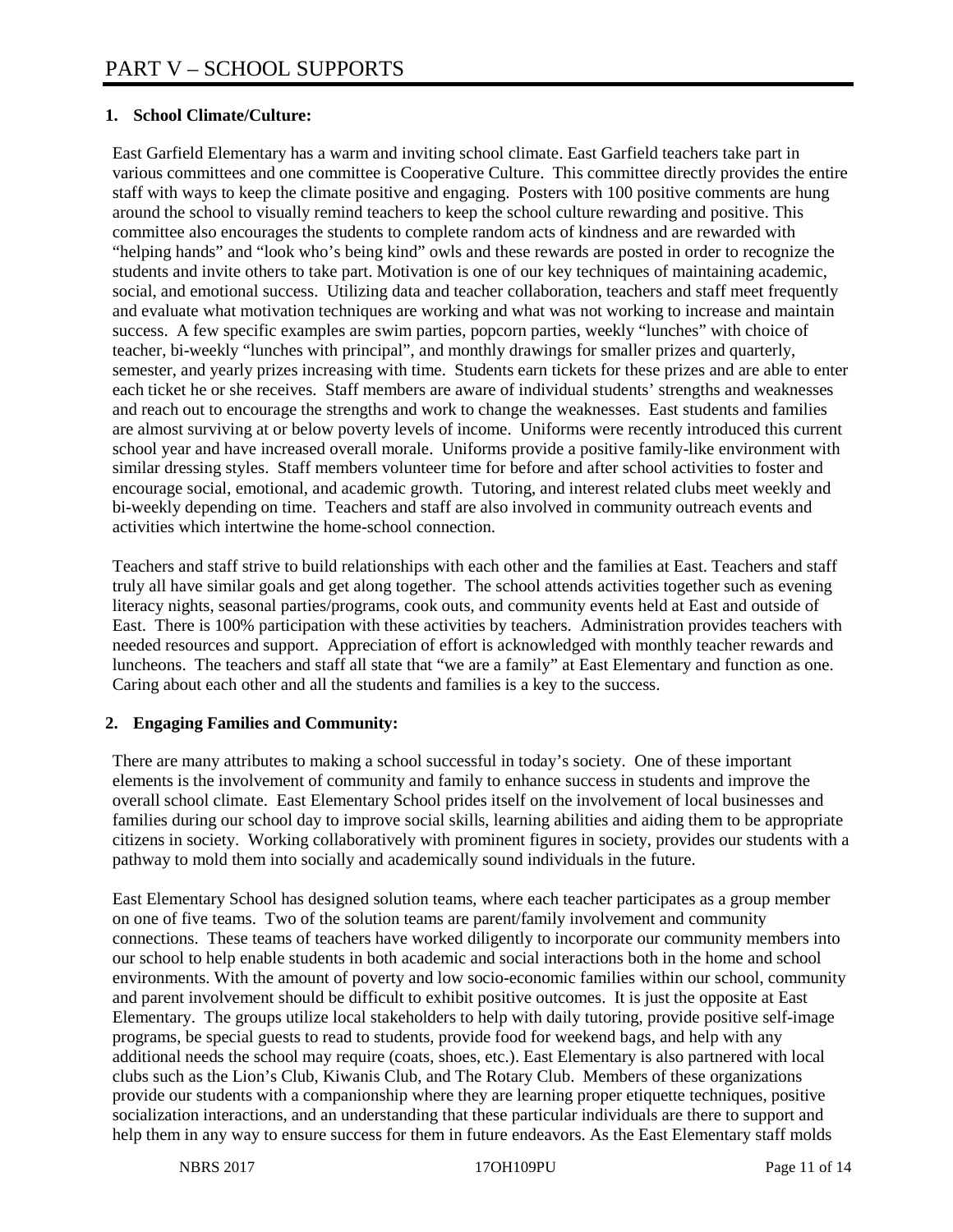our youth in all areas of development, it is a tremendous asset to have the collaborative effort brought forth from our community members and partners in education to help enforce rules, provide support and teach positive social interactions to our students. It is with great pride and appreciation that we commend the dedication of our family and community volunteers as they continue to help make East Elementary a rewarding place to teach our youth.

## **3. Professional Development:**

The Steubenville City School District targets professional development that facilitates school, teacher and student performance. We believe in distributive leadership to ensure that all levels collaborate to determine who and what professional development is needed to positively benefit the education of our staff and students. At a district level, the administrators meet monthly to determine areas of need based upon provided data from both the state and district levels. By collecting and analyzing this data, the administrators are able to present areas of need to their staff members in order to design an appropriate professional development that will help aide in closing the gap between students of mastery and those limited in ability.

Technology is a huge component in Steubenville City Schools' professional development. Departments use the data collected from various programs that we have implemented in our district to see what areas continue to need improvement and those that portray mastery. Success Maker, Learning.com and Success for All are just a few of the programs that are used to gather data both from the school and the state averages to compare our students to the other students in the state of Ohio. Any new implementations of these specified programs, are presented to staff members in a large group capacity and then broken down to building level. This way of introducing new objectives and learning outcomes to the already accessible programs, allows the building principals to assign tasks and/or resources to their staff members in a way that is conducive to their cliental and program of work.

Everyone in Steubenville City Schools has the same professional development vision and agenda, which is aligned to the schools' mission statement. However, based on each school or department need, professional development will be implemented to allow for the best and most efficient outcome. Professional development is evaluated at each level and then adjusted to fit the requirements of each particular building. To continue to benefit the staff and students of Steubenville City Schools, we as a district need to provide the most appropriate and informative professional development opportunities to find success in all learners.

# **4. School Leadership:**

East Elementary School is comprised of a principal, facilitator, and dean of students that each hold a duty to help ensure that the structure and foundation that has been developed continues to progress to show success in all areas. The leaders of East Elementary School work collaboratively toward a goal that is established by analyzing data that provides information on strengths and areas of improvement. Although the design of the leadership team is exemplified above, leading a successful school environment requires all school staff to work together towards a common, well-defined goal. It takes long-term commitment, professional training, a detailed action plan, set targets, and a culture of achievement.

The principal's main role as the lead administrator is to ensure that all of the students and staff are safe within the school building. The principal of East Elementary completes all evaluations on certified and non-certified staff members, shapes a vision of academic success for all students, creates a climate hospitable to education, cultivates leadership in others to portray the act of distributive leadership, and manages people, data, and processes. These constant, daily tasks allow the principal to work collaboratively with all members of the staff to confirm tasks and responsibilities are being overseen and carried through to accomplish the set goal of the school community.

The facilitator's main responsibility is to maintain the curricular assignments for the school. The facilitator works to ensure each student is placed in a group for academics that is learning and grade level appropriate. As the leader of our reading and math programs, the facilitator assesses each student at the conclusion of each grading period to identify strengths and weaknesses of each individual to provide concrete data for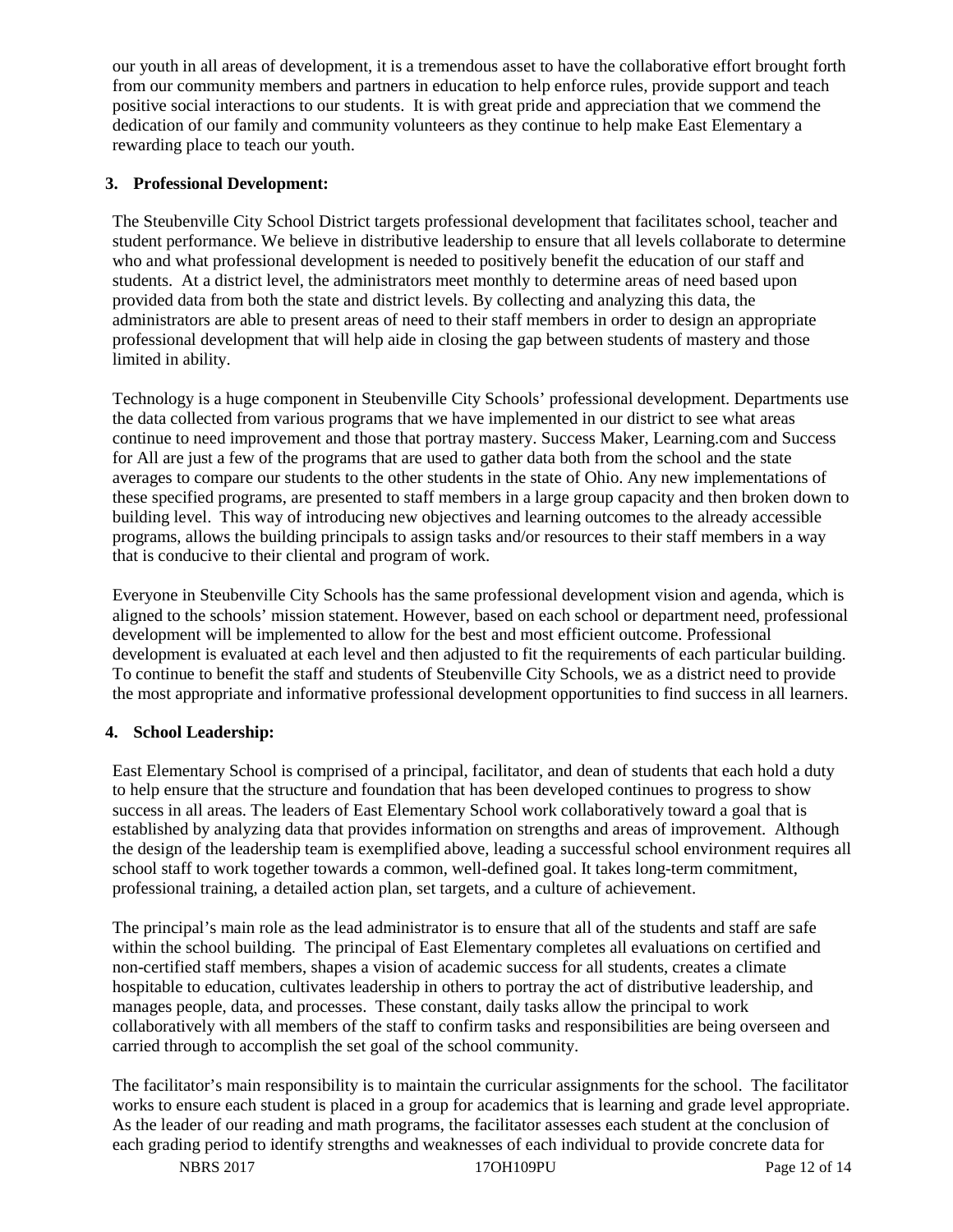district administrators as well as classroom teachers. The facilitator also holds the responsibility of conducting family support meetings when a student is struggling with academics or not attending school on a regular basis.

The Dean of Students at East Elementary School works to make certain that all special education paper work is indeed correctly processed and distributed accordingly. Another responsibility set forth for the dean of students is to work with the principal to manage discipline referrals each day and assign appropriate consequences and rewards. The Dean of Students works with an attendance team to help find ways to control absentee issues and work with staff and families to help alleviate these issues

Each role described above has a position at East Elementary School that leads the building to success in accomplishing the targets set forth for both staff and students. Working together as a leadership team, allows a distribution of selected responsibilities to individuals with experience and knowledge of certain topics to lead the school to mastery of goals.